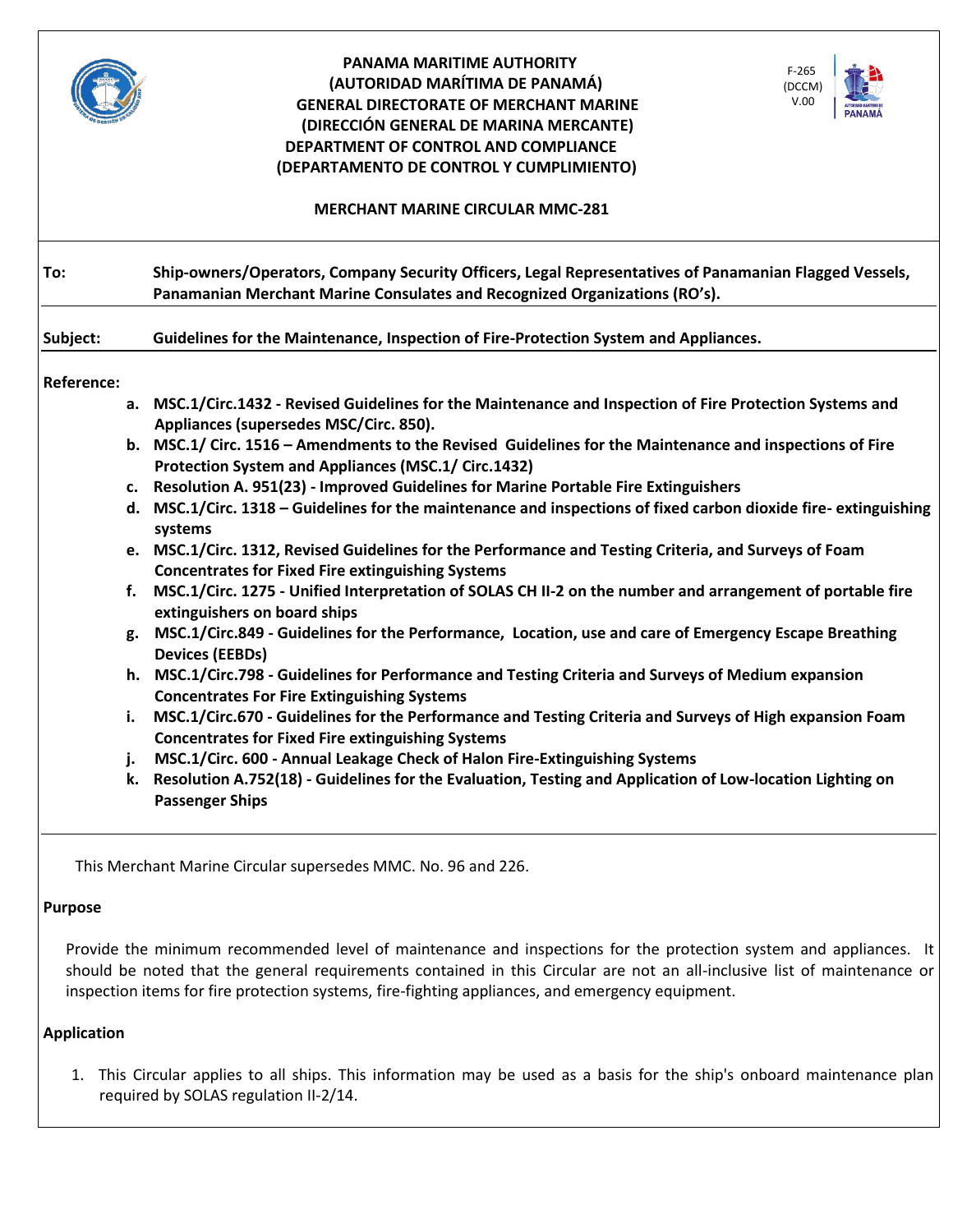- 2. This Circular will also address maintenance and inspection of fixed carbon dioxide systems or portable fire extinguishers. According to the comprehensive instructions provided in the Guidelines for the maintenance and inspections of fixed carbon dioxide fire extinguishing systems (MSC.1/Circ.1318) for fixed carbon dioxide systems, and in the Improved Guidelines for marine portable fire extinguishers (Resolution A.951 (23) for portable fire extinguishers
- 3. These guidelines apply to all ships including units under MODU code.

# **1. General Requirements for the Maintenance and Inspection of Fire-protection Systems and Appliances.**

# **1.1. Operational readiness**

- 1.1.1. All fire protection system and appliances should be, at all times, in good order and readily available for immediate use while the ship is in service. If a fire protection system is undergoing maintenance, testing or repair, then suitable arrangements should be made to ensure safety is not diminished through the provisions of alternative fixed or portable fire protection equipment or other measures. The onboard maintenance plan should include provisions for this purpose.
- 1.1.2. Where Recognized Organization issuing the vessel's Statutory Certificate determines that the equipment does not comply with the requirements of the corresponding mandatory regulations, it must request to SEGUMAR Office authorization for the issuance of the relevant Conditional Statutory Certificate or authorization prior to sail at [conditionals@segumar.com,](mailto:conditionals@segumar.com) as per the Merchant Marine Circular No.156.

## **1.2. Maintenance and Testing**

- 1.2.1. Onboard maintenance and inspections should be carried out in accordance with the ship's maintenance plan.
- 1.2.2. Certain maintenance procedures and inspections may be performed by competent crew members who have completed an advanced fire-fighting training course, while others should be performed by persons specially trained in the maintenance of such systems. The on board maintenance plan should indicate which parts of the recommended inspections and maintenance are to be completed by trained personnel.
- 1.2.3. Inspections should be carried out by the crew to ensure that the indicated weekly, monthly, quarterly, annual, two-year, five-year and ten-year actions are taken for the specified equipment, if provided. Records of the inspections should be carried on board the ship, or may be computer based. In cases where the inspections and maintenance are carried out by trained service technicians other than the ship's crew, inspection reports should be provided at the completion of the testing.
- 1.2.4. In addition to the onboard maintenance and inspections stated in these circular, manufacturer's maintenance and inspection guidelines should be followed. The quality of water in automatic sprinkler systems is of particular importance and should be maintained in accordance with manufacturer guidelines. Records of water quality should be maintained on board in accordance with the manufacturer's guidelines.
- 1.2.5. Where particular arrangements create practical difficulties, alternative testing and maintenance procedures should be consulted directly to the Administration.

## **1.3. Weekly Testing and Inspections**

## 1.3.1. Fixed fire detection and alarm systems:

a. Verify all fire detection and fire alarm control panel indicators are functional by operating the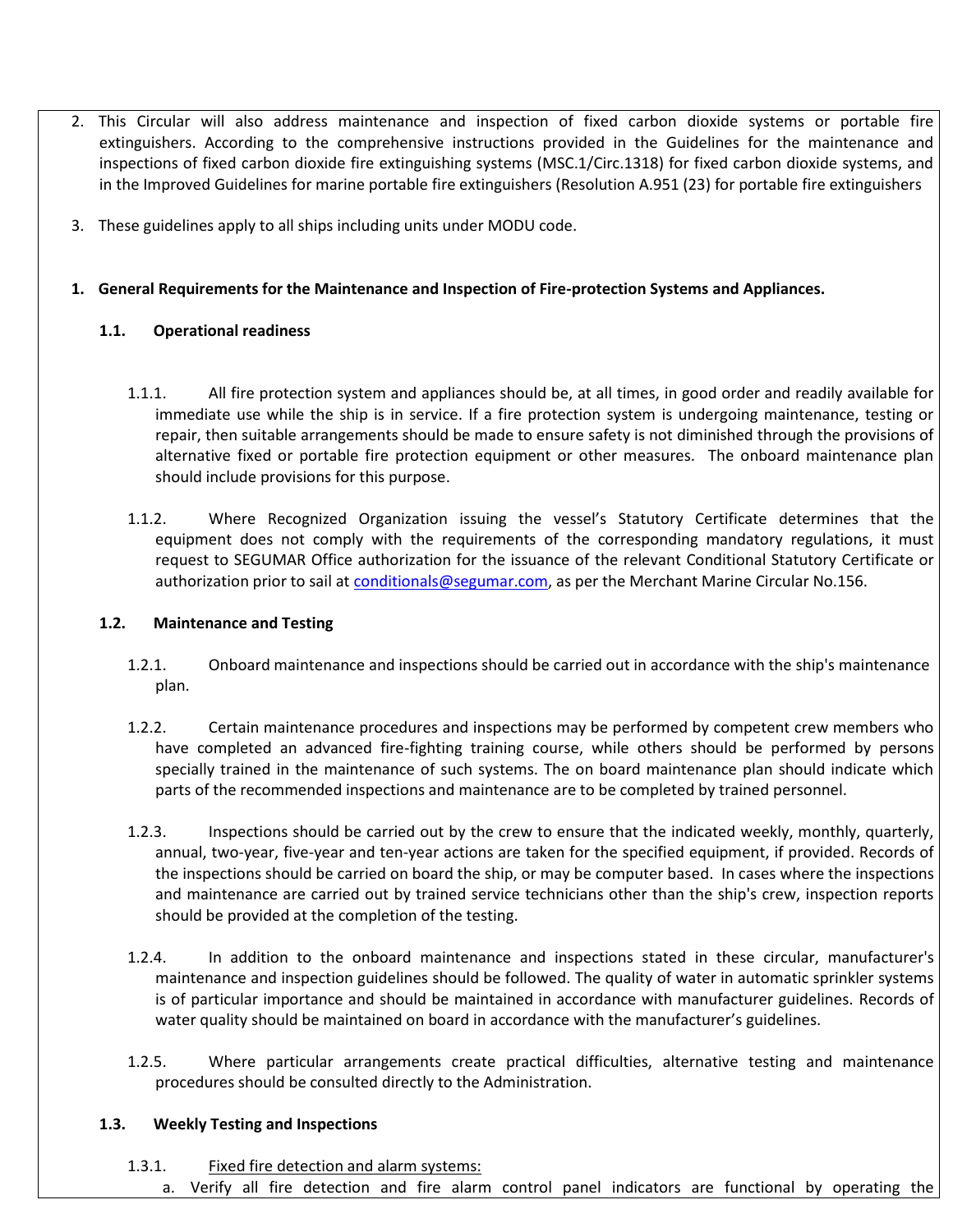lamp/indicator test switch.

- 1.3.2. Fixed gas fire-extinguishing systems:
	- a. Verify all fixed fire-extinguishing system control panel indicators are functional by operating the lamp/indicator test switch; and
	- b. Verify all control/section valves are in the correct position.
- 1.3.3. Fire doors:
	- a. Verify all fire door control panel indicators, if provided, are functional by operating the lamp/indicator switch.
- 1.3.4. Public address and general alarm systems:
	- a. Verify all public address systems and general alarm systems are functioning properly.
- 1.3.5. Breathing apparatus:
	- a. Examine all breathing apparatus and EEBD cylinder gauges to confirm they are in the correct pressure range.
- 1.3.6. Low location lighting:
	- a. Verify low location lighting systems are functional by switching off normal lighting in selected locations.
- 1.3.7. Water mist, water spray and sprinkler systems:
	- b. Verify all control panel indicators and alarms are functional;
	- c. visually inspect pump unit and its fittings; and
	- d. check the pump unit valve positions, if valves are not locked, as applicable.

#### **1.4. Monthly testing and inspections**

Monthly inspections should be carried out to ensure that the indicated actions are taken for the specified equipment:

- 1.4.1. Fire mains, fire pumps, hydrants, hoses and nozzles:
	- a. Verify all fire hydrants, hose and nozzles are in place, properly arranged, and are in serviceable condition;
	- b. Operate all fire pumps to confirm that they continue to supply adequate pressure; and
	- c. Emergency fire pump fuel supply adequate, and heating system in satisfactory condition, if applicable.
- 1.4.2. Fixed gas fire-extinguishing systems:
	- a. Verify containers/cylinders fitted with pressure gauges are in the proper range and the installation free from leakage.
- 1.4.3. Foam fire-extinguishing systems:
	- a. Verify all control and section valves are in the proper open or closed position, and all pressure gauges are in the proper range.
- 1.4.4. Water mist, water spray and sprinkler systems:
	- a. Verify all control, pump unit and section valves are in the proper open or closed position;
	- b. verify sprinkler pressure tanks or other means have correct levels of water;
	- c. test automatic starting arrangements on all system pumps so designed;
	- d. verify all standby pressure and air/gas pressure gauges are within the proper pressure ranges; and
	- e. test a selected sample of system section valves for flow and proper initiation of alarms.

(Note – The valves selected for testing should be chosen to ensure that all valves are tested within a oneyear period.)

1.4.5. Firefighter's outfits: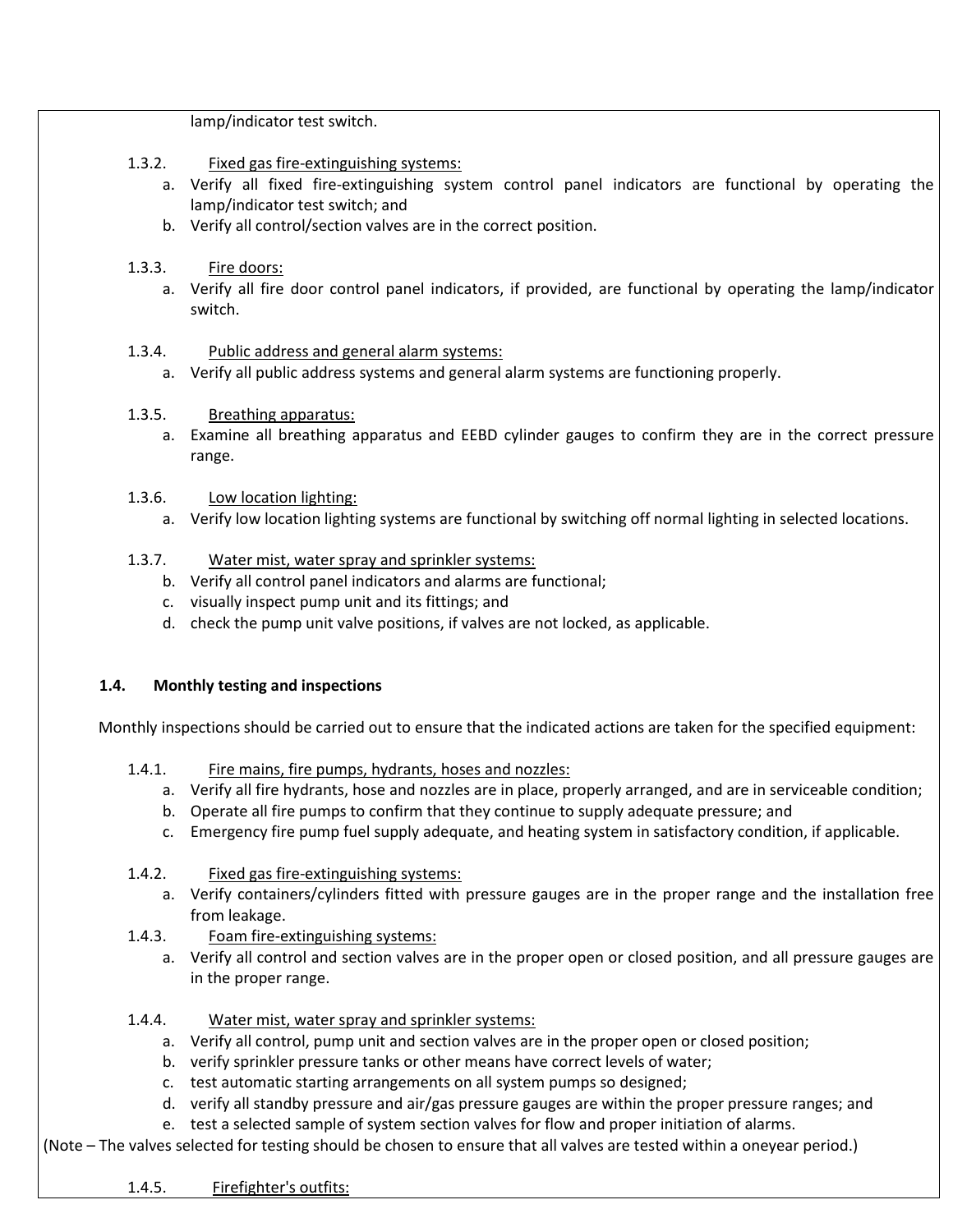- a. Verify lockers providing storage for firefighting equipment contain their full inventory and equipment is in serviceable condition.
- 1.4.6. Fixed dry chemical powder systems:
	- a. Verify all control and section valves are in the proper open or closed position, and all pressure gauges are in the proper range.
- 1.4.7. **Fixed aerosol extinguishing systems:** 
	- a. Verify all electrical connections and/or manual operating stations are properly arranged, and are in proper condition; and
	- b. verify the actuation system/control panel circuits are within manufacturer's specifications.
- 1.4.8. Portable foam applicators:
	- a. Verify all portable foam applicators are in place, properly arranged, and are in proper condition.
- 1.4.9. Wheeled (mobile) fire extinguishers:
	- a. Verify all extinguishers are in place, properly arranged, and are in proper condition.
- 1.4.10. Fixed fire detection and alarm systems:
	- a. Test a sample of detectors and manual call points so that all devices have been tested within five years. For very large systems the sample size should be determined by the Administration.

### **1.5. Quarterly testing and inspections**

Quarterly inspections should be carried out to ensure that the actions are taken for the specified equipment:

- 1.5.1. Fire mains, fire pumps, hydrants, hoses and nozzles:
	- a. Verify international shore connection(s) is in serviceable condition.
- 1.5.2. Foam fire-extinguishing systems:
	- a. Verify the proper quantity of foam concentrate is provided in the foam system storage tank.
- 1.5.3. Ventilation systems and fire dampers:
	- a. Test all fire dampers for local operation.
- 1.5.4. Fire doors:
	- a) Test all fire doors located in main vertical zone bulkheads for local operation.
- 1.5.5. Water mist , water spray and sprinkler systems:
	- a) Asses system water quality in the header tank and pump unit against the manufacturer's water quality guidelines.

## **1.6.Annual testing and inspections.**

Annual inspections should be carried out to ensure that the indicated actions are taken for the specified equipment:

- 1.6.1. Fire mains, fire pumps, hydrants, hoses and nozzles:
	- a. visually inspect all accessible components for proper condition;
	- b. flow test all fire pumps for proper pressure and capacity. Test emergency fire pump with isolation valves closed;
	- c. test all hydrant valves for proper operation;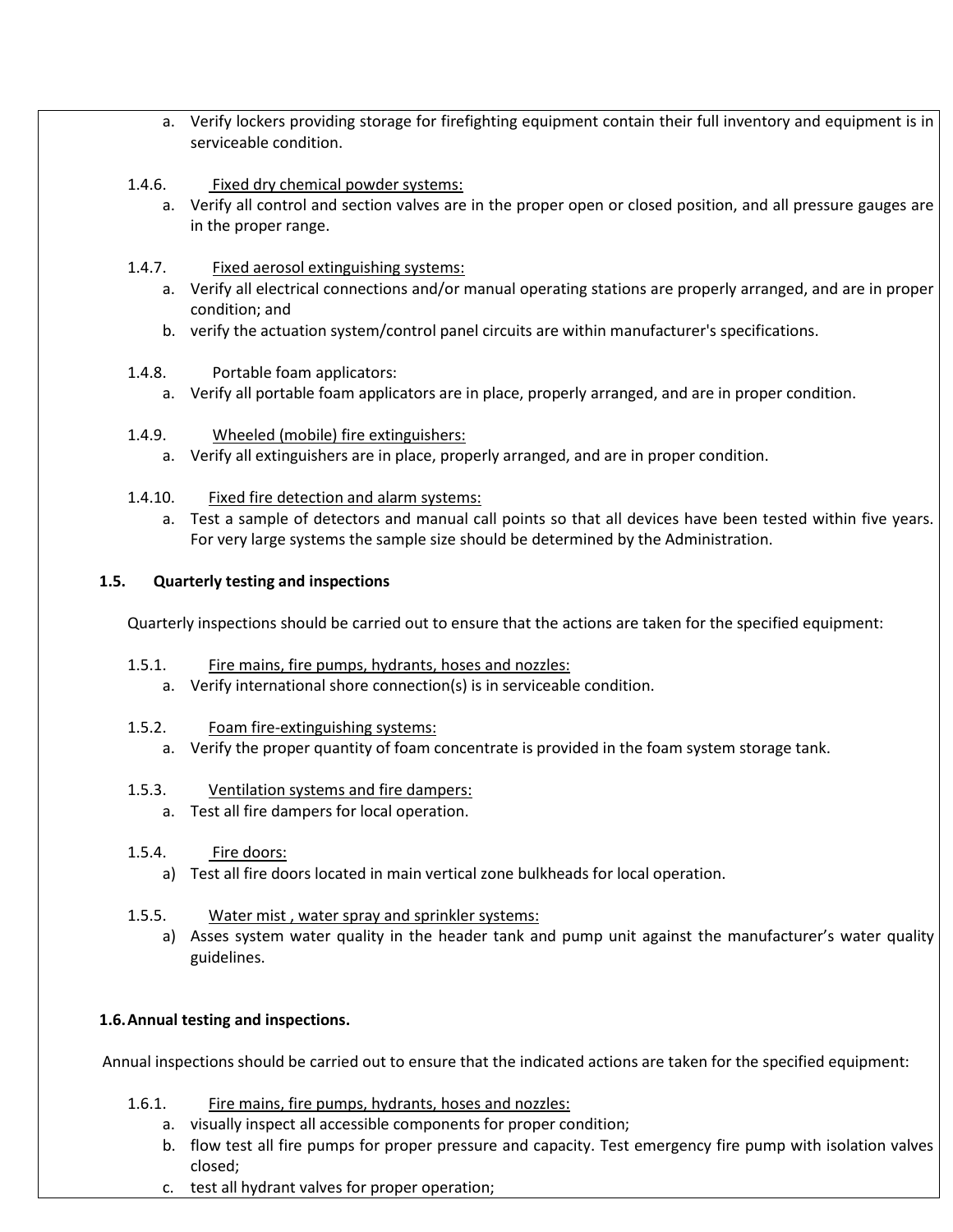- d. pressure test a sample of fire hoses at the maximum fire main pressure, so that all fire hoses are tested within five years;
- e. verify all fire pump relief valves, if provided, are properly set;
- f. examine all filters/strainers to verify they are free of debris and contamination; and
- g. nozzle size/type correct, maintained and working.
- 1.6.2. Fixed fire detection and fire alarm systems:
	- a. test all fire detection systems and fire detection systems used to automatically release fire-extinguishing systems for proper operation, as appropriate;
	- b. visually inspect all accessible detectors for evidence of tampering obstruction, etc., so that all detectors are inspected within one year; and
	- c. test emergency power supply switchover.
- 1.6.3. Fixed gas fire-extinguishing systems:
	- a. visually inspect all accessible components for proper condition;
	- b. externally examine all high pressure cylinders for evidence of damage or corrosion;
	- c. check the hydrostatic test date of all storage containers;
	- d. functionally test all fixed system audible and visual alarms;
	- e. verify all control/section valves are in the correct position;
	- f. check the connections of all pilot release piping and tubing for tightness;
	- g. examine all flexible hoses in accordance with manufacturer's recommendations;
	- h. test all fuel shut-off controls connected to fire-protection systems for proper operation;
	- i. the boundaries of the protected space should be visually inspected to confirm that no modifications have been made to the enclosure that have created uncloseable openings that would render the system ineffective; and
	- j. if cylinders are installed inside the protected space, verify the integrity of the double release lines inside the protected space, and check low pressure or circuit integrity monitors on release cabinet, as applicable.
- 1.6.4. Foam fire-extinguishing systems:
	- a. visually inspect all accessible components for proper condition;
	- b. functionally test all fixed system audible alarms;
	- c. flow test all water supply and foam pumps for proper pressure and capacity, and confirm flow at the required pressure in each section (Ensure all piping is thoroughly flushed with fresh water after service.);
	- d. test all system cross connections to other sources of water supply for proper operation;
	- e. verify all pump relief valves, if provided, are properly set;
	- f. examine all filters/strainers to verify they are free of debris and contamination;
	- g. verify all control/section valves are in the correct position;
	- h. blow dry compressed air or nitrogen through the discharge piping or otherwise confirm the pipework and nozzles of high expansion foam systems are clear of any obstructions, debris and contamination. This may require the removal of nozzles, if applicable;
	- i. take samples from all foam concentrates carried on board and subject them to the periodical control tests in MSC.1/Circ.1312, for low expansion foam, or MSC/Circ.670 for high expansion foam. (Note: Except for non-alcohol resistant foam, the first test need not be conducted until 3 years after being supplied to the ship.); and
	- j. test all fuel shut-off controls connected to fire-protection systems for proper operation.
- 1.6.5. Water mist, water spray and sprinkler systems:
	- a. verify proper operation of all water mist, water-spray and sprinkler systems using the test valves for each section;
	- b. visually inspect all accessible components for proper condition;
	- c. externally examine all high pressure cylinders for evidence of damage or corrosion;
	- d. check the hydrostatic test date of all high pressure cylinders;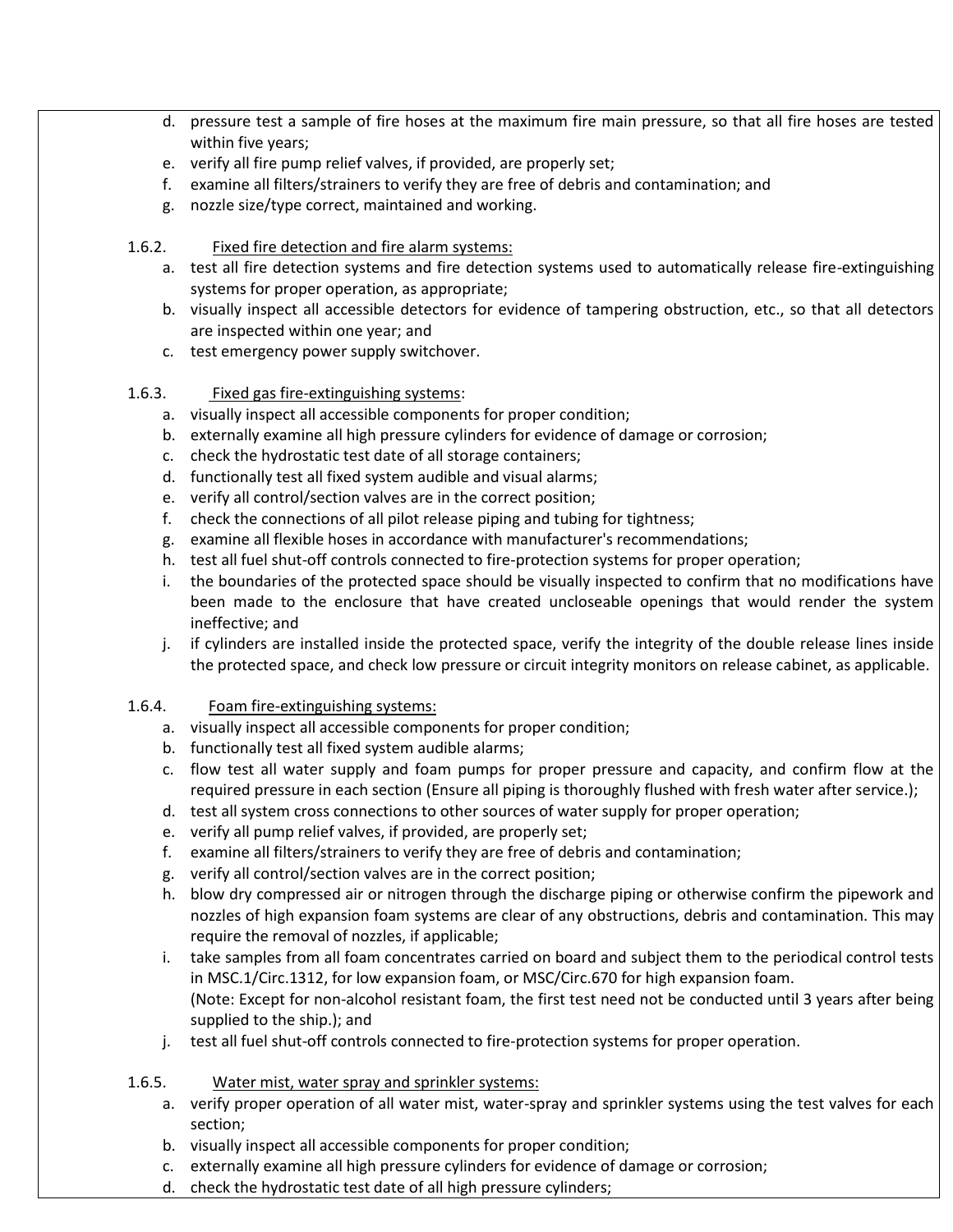- e. functionally test all fixed system audible and visual alarms;
- f. flow test all pumps for proper pressure and capacity;
- g. test all antifreeze systems for adequate freeze protection;
- h. test all system cross connections to other sources of water supply for proper operation;
- i. verify all pump relief valves, if provided, are properly set;
- j. examine all filters/strainers to verify they are free of debris and contamination;
- k. verify all control/section valves are in the correct position;
- l. blow dry compressed air or nitrogen through the discharge piping of dry pipe systems, or otherwise confirm the pipework and nozzles are clear of any obstructions. This may require the removal of nozzles, if applicable;
- m. test emergency power supply switchover, where applicable;
- n. visually inspect all sprinklers focusing in areas where sprinklers are subject to aggressive atmosphere (like saunas, spas, kitchen areas) and subject to physical damage (like luggage handling areas, gyms, play rooms, etc.) so that all sprinklers are inspected within one year. Sprinklers with obvious external damage, including paint, should be replaced and not included in the numbers of sprinklers tested in subparagraph .q ;
- o. check for any changes that may affect the system such as obstructions by ventilation ducts, pipes, etc.;
- p. test a minimum of one section in each open head water mist system by flowing water through the nozzles. The sections tested should be chosen so that all sections are tested within a five-year period;
- q. test automatic sprinklers and automatic water mist nozzles in accordance with the following flow chart: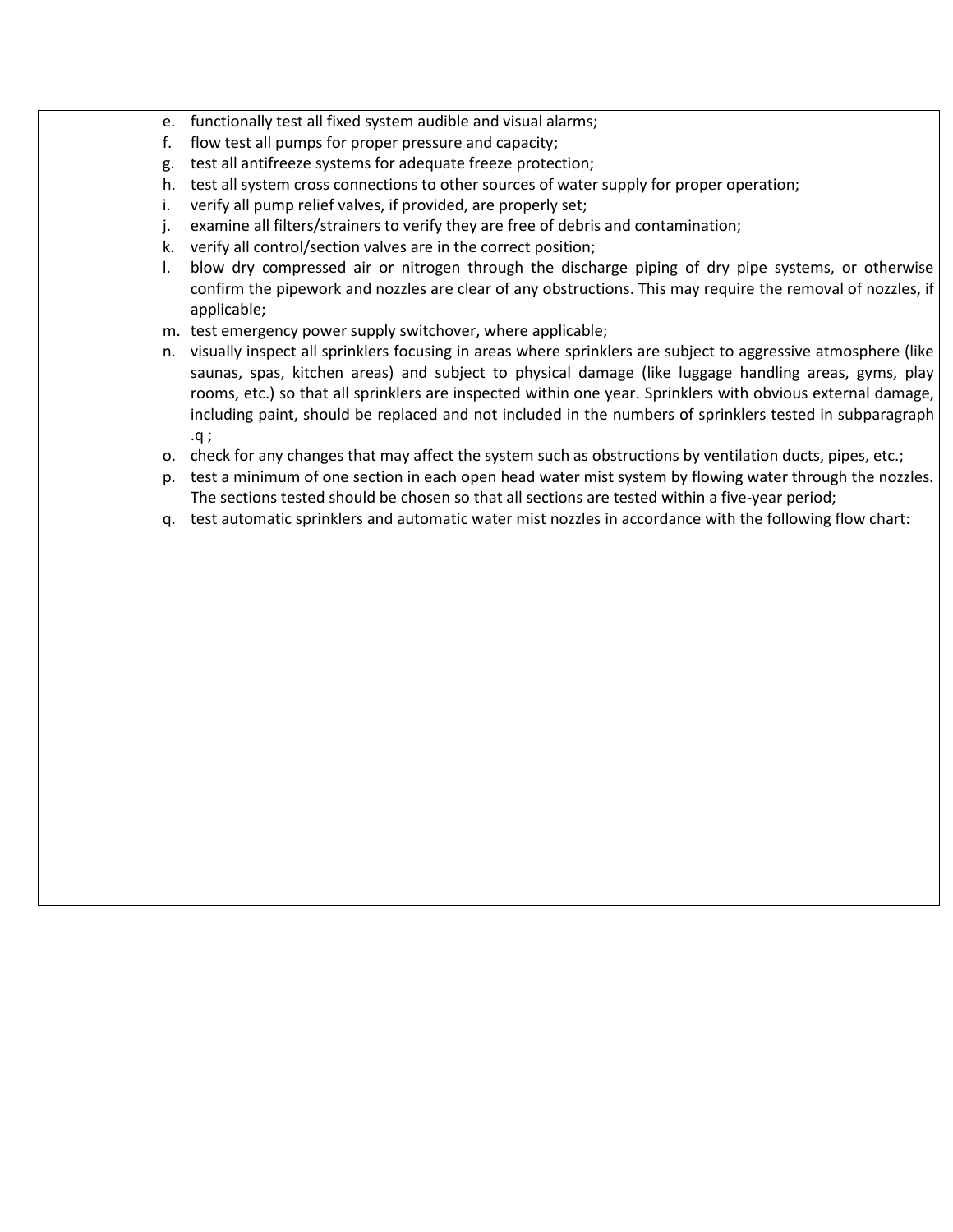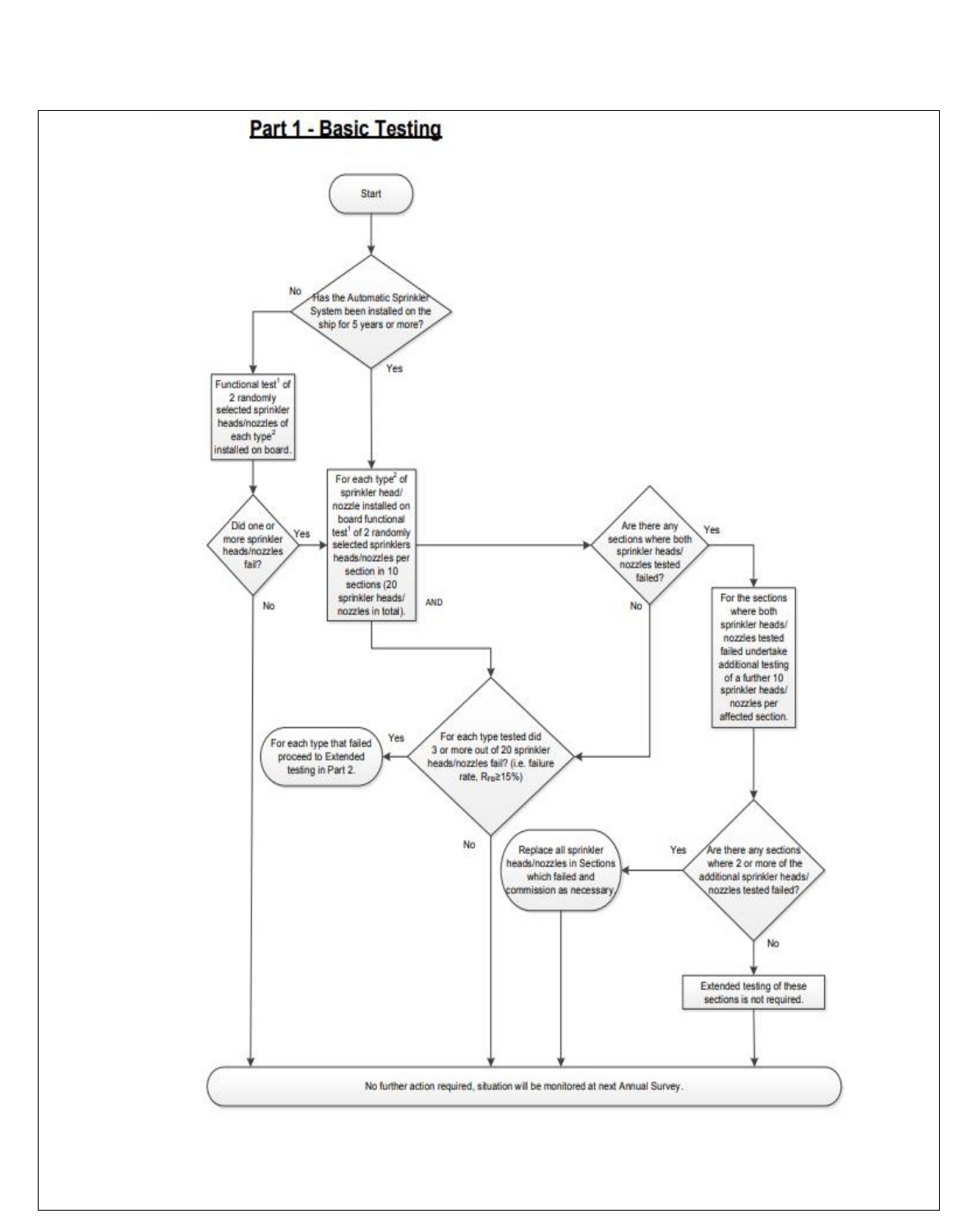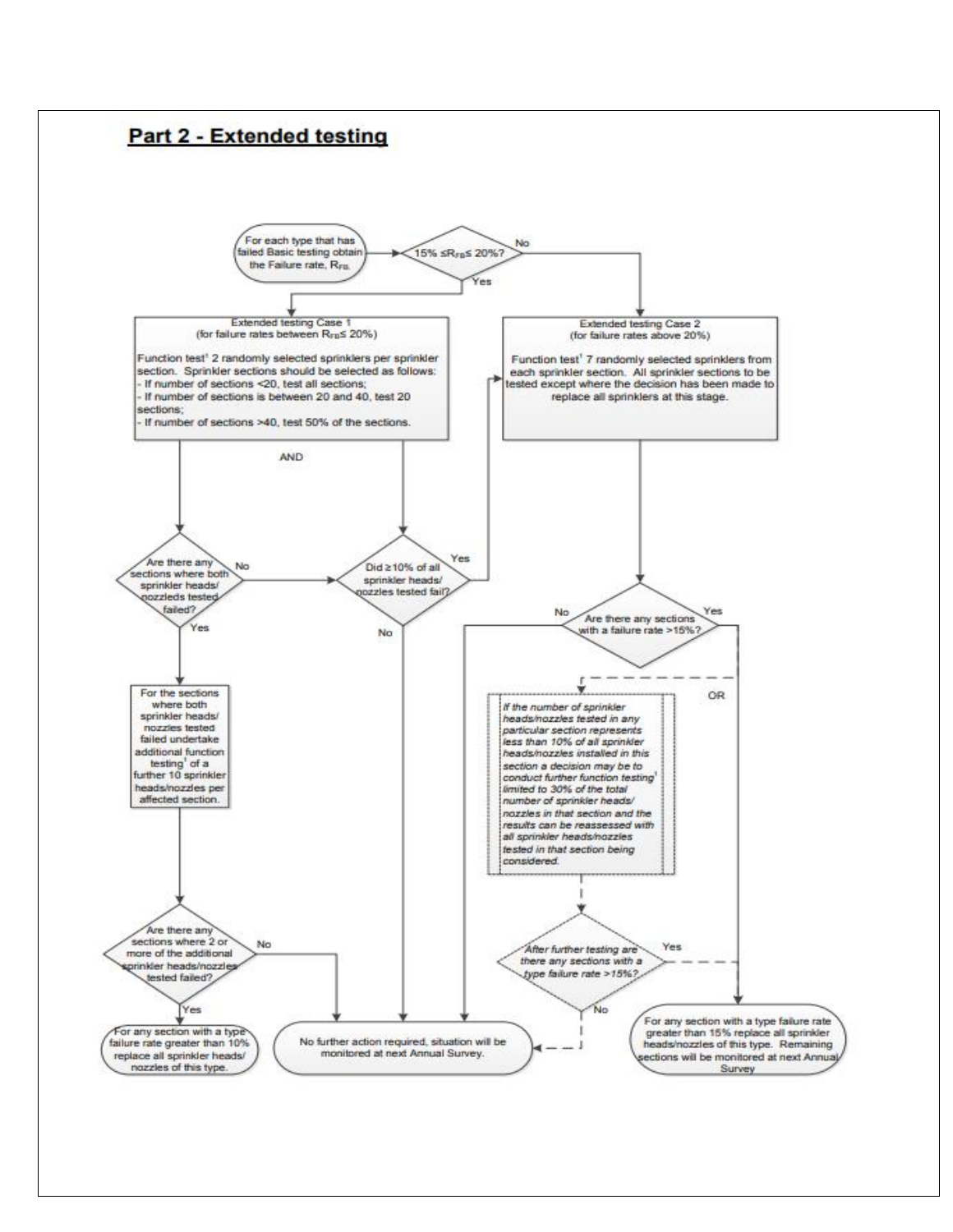Explanatory notes to the Flowchart:

- 1. Functional test is defined as a test that demonstrates the operation and flow of water from sprinkler head/nozzle.
- 2. Type is defined as each different manufacturer model of sprinkler head/ nozzle.
- 3. Static / standby pressure is defined as the constant pressure maintained in the system at all times prior to activation.
- 4. All testing should be carried out at static / standby pressure.
- 5. Failure rate(RFB) is the number of sprinkler heads/nozzles to fail testing divided by the test sample size multiplied by 100;
	- r. During basic testing, and extended testing when applicable, of automatic sprinkler heads/nozzles as outlined in subparagraph (q.), water quality testing should be conducted in each corresponding piping section. Note – should a tested sprinkler fail, assessing the corresponding water quality at that time would assist in determining the cause of failure.
	- 1.6.6. Ventilation systems and fire dampers:
		- a. test all fire dampers for remote operation;
		- b. verify galley exhaust ducts and filters are free of grease buildup;

and

- c. test all ventilation controls interconnected with fire-protection systems for proper operation.
- 1.6.7. Fire doors:
	- a. Test all remotely controlled fire doors for proper release.
- 1.6.8. Breathing apparatus:
	- a. check breathing apparatus air recharging systems, if fitted, for air quality;
	- b. check all breathing apparatus face masks and air demand valves are in serviceable condition; and
	- c. check EEBDs according to maker's instructions.
- 1.6.9. Fixed dry chemical powder systems:
	- a. visually inspect all accessible components for proper condition;
	- b. verify the pressure regulators are in proper order and within calibration; and
	- c. agitate the dry chemical powder charge with nitrogen in accordance with system manufacturer's instructions.

(Note: Due to the powder's affinity for moisture, any nitrogen gas introduced for agitation must be moisture free.)

- 1.6.10. Fixed aerosol extinguishing systems:
	- a. Verify condensed or dispersed aerosol generators have not exceeded their mandatory replacement date. Pneumatic or electric actuators should be demonstrated working, as far as practicable.
- 1.6.11. Portable foam applicators:
	- a. verify all portable foam applicators are set to the correct proportioning ratio for the foam concentrate supplied and the equipment is in proper order;
	- b. verify all portable containers or portable tanks containing foam concentrate remain factory sealed, and the manufacturer's recommended service life interval has not been exceeded;
	- c. portable containers or portable tanks containing foam concentrate, excluding protein based concentrates, less than 10 years old, that remain factory sealed can normally be accepted without the periodical foam control tests required in MSC.1/Circ.1312 being carried out;
	- d. protein based foam concentrate portable containers and portable tanks should be thoroughly checked and, if more than five years old, the foam concentrate should be subjected to the periodical foam control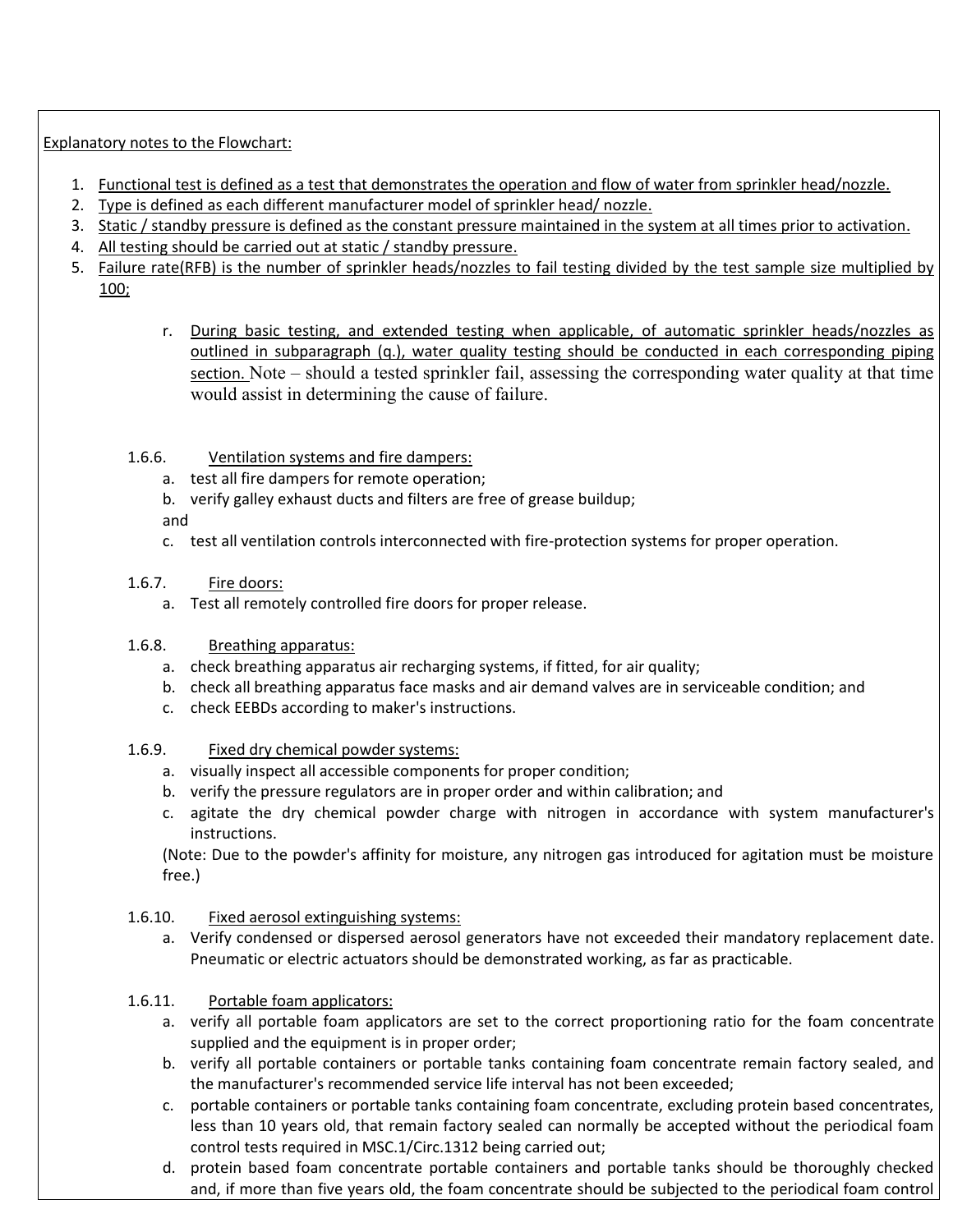tests required in MSC.1/Circ.1312, or renewed; and

- e. the foam concentrates of any non-sealed portable containers and portable tanks, and portable containers and portable tanks where production data is not documented, should be subjected to the periodical foam control tests required in MSC.1/Circ.1312.
- 1.6.12. Wheeled (mobile) fire extinguishers:
	- a. perform periodical inspections in accordance with the manufacturer's instructions;
	- b. visually inspect all accessible components for proper condition;
	- c. check the hydrostatic test date of each cylinder; and
	- d. for dry powder extinguishers, invert extinguisher to ensure powder is agitated.
- 1.6.13. Galley and deep fat cooking fire-extinguishing systems:
	- a. Check galley and deep fat cooking fire-extinguishing systems in accordance with the manufacturer's instructions.

### **1.7.Two-year testing and inspections**

Two-year inspections should be carried out to ensure that the indicated actions are taken for the specified equipment.

## 1.7.1. Fixed gas fire-extinguishing systems:

- a. all high pressure extinguishing agents cylinders and pilot cylinders should be weighed or have their contents verified by other reliable means to confirm that the available charge in each is above 95 per cent of the nominal charge. Cylinders containing less than 95 per cent of the nominal charge should be refilled; and
- b. blow dry compressed air or nitrogen through the discharge piping or otherwise confirm the pipe work and nozzles are clear of any obstructions. This may require the removal of nozzles, if applicable.
- 1.7.2. Fixed dry chemical powder systems:
	- a. blow dry nitrogen through the discharge piping to confirm that the pipe work and nozzles are clear of any obstructions;
	- b. operationally test local and remote controls and section valves;
	- c. verify the contents of propellant gas cylinders (including remote operating stations);
	- d. test a sample of dry chemical powder for moisture content; and
	- e. subject the powder containment vessel, safety valve and discharge hoses to a full working pressure test.

#### **1.8. Five-year service**

At least once every five years, the following inspections should be carried out for the specified equipment:

- 1.8.1. Fixed gas fire-extinguishing systems:
	- a. Perform internal inspection of all control valves.
- 1.8.2. Foam fire-extinguishing systems:
	- a. perform internal inspection of all control valves;
	- b. flush all high expansion foam system piping with fresh water, drain and purge with air;
	- c. check all nozzles to prove they are clear of debris; and
	- d. test all foam proportioners or other foam mixing devices to confirm that the mixing ratio tolerance is within +30 to -10% of the nominal mixing ratio defined by the system approval.
- 1.8.3. Water mist, water spray and sprinkler systems:
	- a. flush all ro-ro deck deluge system piping with water, drain and purge with air;
	- b. perform internal inspection of all control/section valves; water quality testing should be conducted in all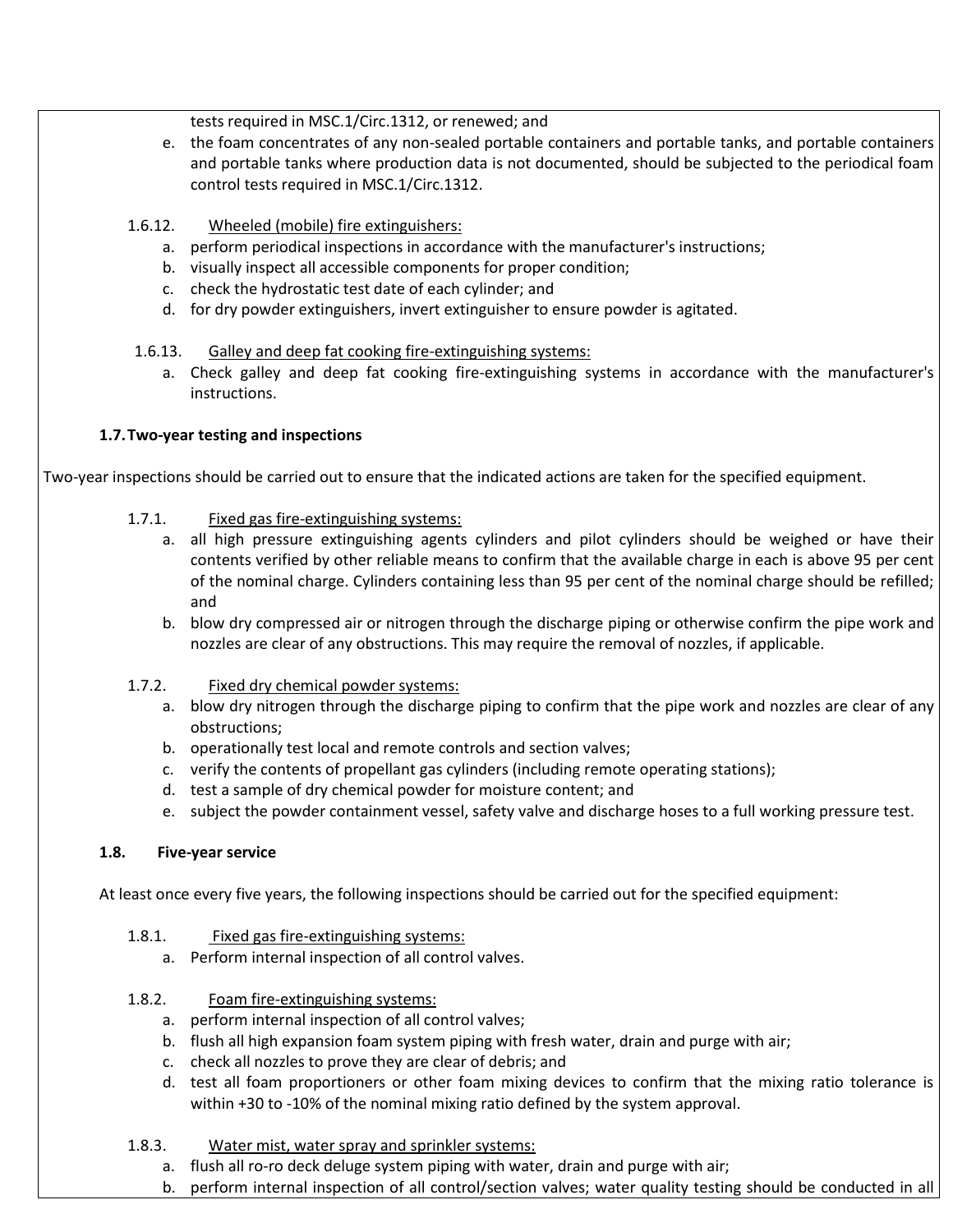corresponding piping sections, if not previously tested as outlined in paragraph 1.6.5(r) within the last five years;

- c. check condition of any batteries, or renew in accordance with manufacturer's recommendations; and
- d. for each section where the water is refilled after being drained or flushed, water quality should meet manufacturer's guidelines. Testing of the renewed water quality should be conducted and recorded as a new baseline reference to assist future water quality monitoring for each corresponding section.
- 1.8.4. Breathing apparatus:
	- a. Perform hydrostatic testing of all steel self-contained breathing apparatus cylinders. Aluminium and composite cylinders should be tested to the satisfaction of the Administration.
- 1.8.5. Low-location lighting:
	- a. Test the luminance of all systems in accordance with the procedures in resolution A.752(18).
- 1.8.6. Wheeled (mobile) fire extinguishers:
	- a. Visually examine at least one extinguisher of each type manufactured in the same year and kept on board.

### **1.9.Ten-year Service**

At least once every 10 years, the following inspections should be carried out for the specified equipment:

- 1.9.1. Fixed gas fire-extinguishing systems:
	- a. perform a hydrostatic test and internal examination of 10 per cent of the system's extinguishing agent and pilot cylinders. If one or more cylinders fail, a total of 50 per cent of the onboard cylinders should be tested. If further cylinders fail, all cylinders should be tested;
	- b. flexible hoses should be replaced at the intervals recommended by the manufacturer and not exceeding every 10 years; and
	- c. if permitted by the Administration, visual inspection and NDT (non-destructive testing) of halon cylinders may be performed in lieu of hydrostatic testing.

#### 1.9.2. Water mist, water spray and sprinkler systems:

- a. Perform a hydrostatic test and internal examination for gas and water pressure cylinders according to flag Administration guidelines or, where these do not exist, EN 1968:2002 + A1.
- 1.9.3. Fixed dry chemical powder systems:
	- a. Subject all powder containment vessels to hydrostatic or nondestructive testing carried out by an accredited service agent.
- 1.9.4. Fixed aerosol extinguishing systems:
	- a. Condensed or dispersed aerosol generators to be renewed in accordance with manufacturer's recommendations.
- 1.9.5. Wheeled (mobile) fire extinguishers:
	- a. All extinguishers together with propellant cartridges should be hydrostatically tested by specially trained persons in accordance with recognized standards or the manufacturer's instructions.
- **2. Requirements for Specific Maintenance and Inspection of Portable Fire Extinguishers:**

**2.1.Please refer to Resolution A. 951(23) - Improved Guidelines for Marine Portable Fire Extinguishers 2.2.Spare Charges, Additional Fire Extinguishers and Refilling of Extinguishers**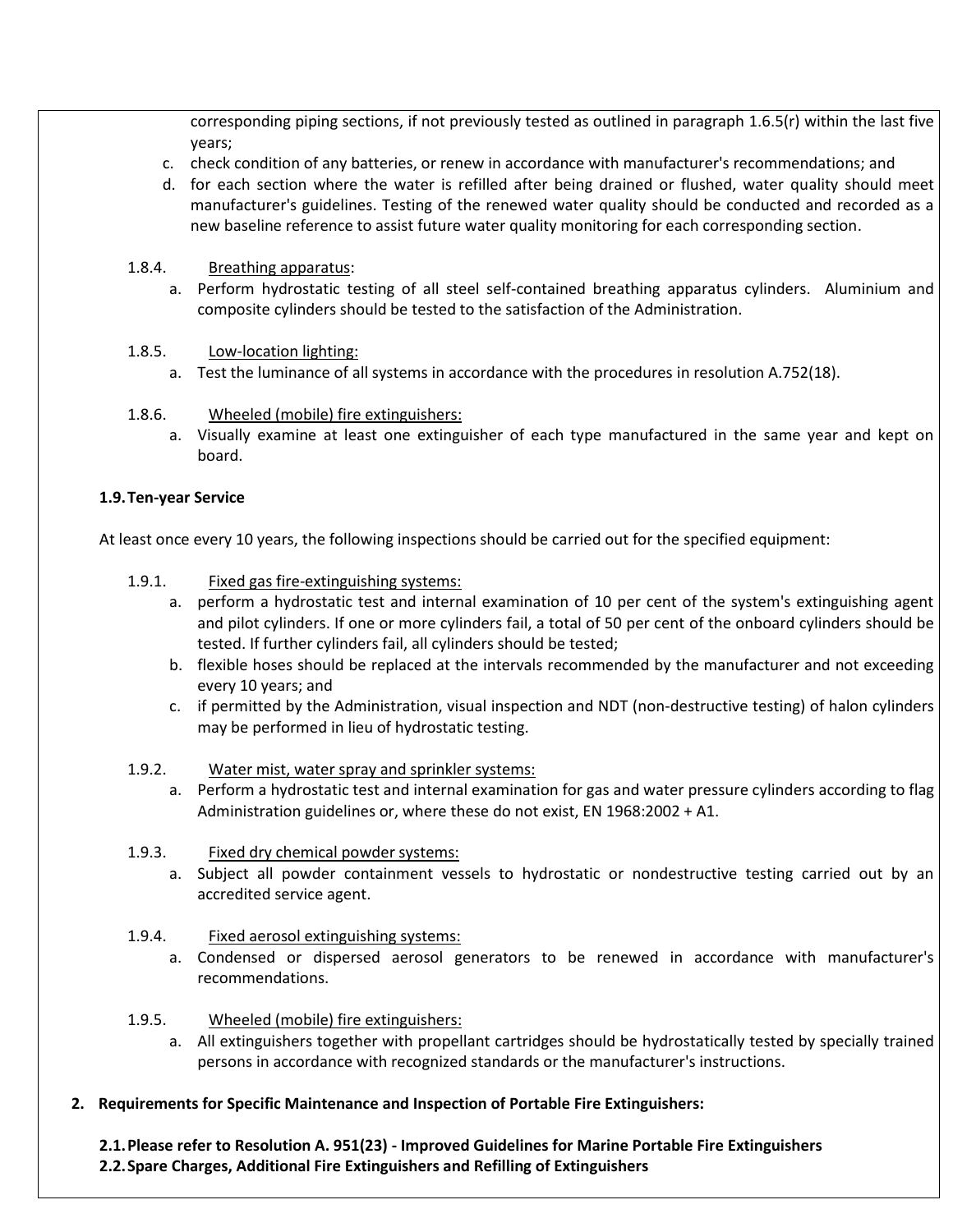- 2.2.1. Spare charges shall be provided for 100% of the first 10 extinguishers and 50% of the remaining fire extinguishers capable of being recharged on board. Not more than 60 total spare charges are required. Instructions for recharging shall be carried on board.
- 2.2.2. For fire extinguishers which cannot be recharged onboard, additional portable fire extinguishers of the same quantity, type, capacity and number as determined in paragraph 2.2.1 above shall be provided in lieu of spare charges.
- 2.2.3. Periodic refilling of the cylinders should be in accordance with the manufacturer's recommendations. Only refills approved for the extinguisher may be used for recharging. Partially emptied extinguishers should be recharged.
- 2.2.4. Ships constructed on or after 1 January 2009\* should use the table showed in the **MSC.1/Circ. 1275 (Unified Interpretation of SOLAS CH II-2 on the number and arrangement of portable fire extinguishers on board ships)**, as reference for the number and arrangement of portable fire extinguishers in accommodation spaces, service spaces, control stations machinery spaces of category A, other machinery spaces, cargo spaces, weather deck and other spaces on board ship. For ships constructed before 1 January 2009, ship-owners are encouraged to implement this unified interpretation.
- 2.2.5. A portable fire extinguisher required for a small space may be located outside and near the entrance to that space.
- 2.2.6. If the wheelhouse is adjacent with the chartroom and has a door giving direct access to chartroom, no additional fire extinguisher is required in the chart room. The same applies to safety centers if they are within the boundaries of the wheelhouse in passenger ships.
- 2.2.7. Two portable fire extinguishers, each having a capacity of not less than 6kg of dry powder or equivalent, should be provided when dangerous goods are carried on the weather deck, in open ro-ro spaces and vehicle spaces, and in cargo space as appropriate. Two portable fire extinguishers, each having a suitable capacity, should be provided on weather deck for tankers.
- 2.2.8. No portable fire extinguisher needs to be provided in cargo holds of containerships if motor vehicles with fuel in their tank for their own propulsion are carried in open or closed containers.

## **3. Requirements for Specific Maintenance and Inspection of Fixed Fire-Extinguishing Systems:**

## **3.1.Please refer to :**

 $\overline{a}$ 

- 3.1.1. MSC.1/Circ. 1318 Guidelines for the maintenance and inspections of fixed carbon dioxide fireextinguishing systems
- 3.1.2. MSC.1/Circ. 1312 Revised Guidelines for the Performance and Testing Criteria, and Surveys of Foam Concentrates for Fixed Fire extinguishing Systems
- 3.1.3. MSC.1/Circ.798 Guidelines for Performance and Testing Criteria and Surveys of Medium expansion Concentrates For Fire Extinguishing Systems
- 3.1.4. MSC.1/Circ.670 Guidelines for the Performance and Testing Criteria and Surveys of High expansion Foam Concentrates for Fixed Fire extinguishing Systems

Note: For the applicability of items prescribed under the MSC.1/Circ. 1275 and then the use of the table specify in such MSC.1/Circ. 1275, this Administration considering the large amount of vessel register in Panama Flag decide to make in force the applicability for vessels contracted for construction on or after 15 April 2009.